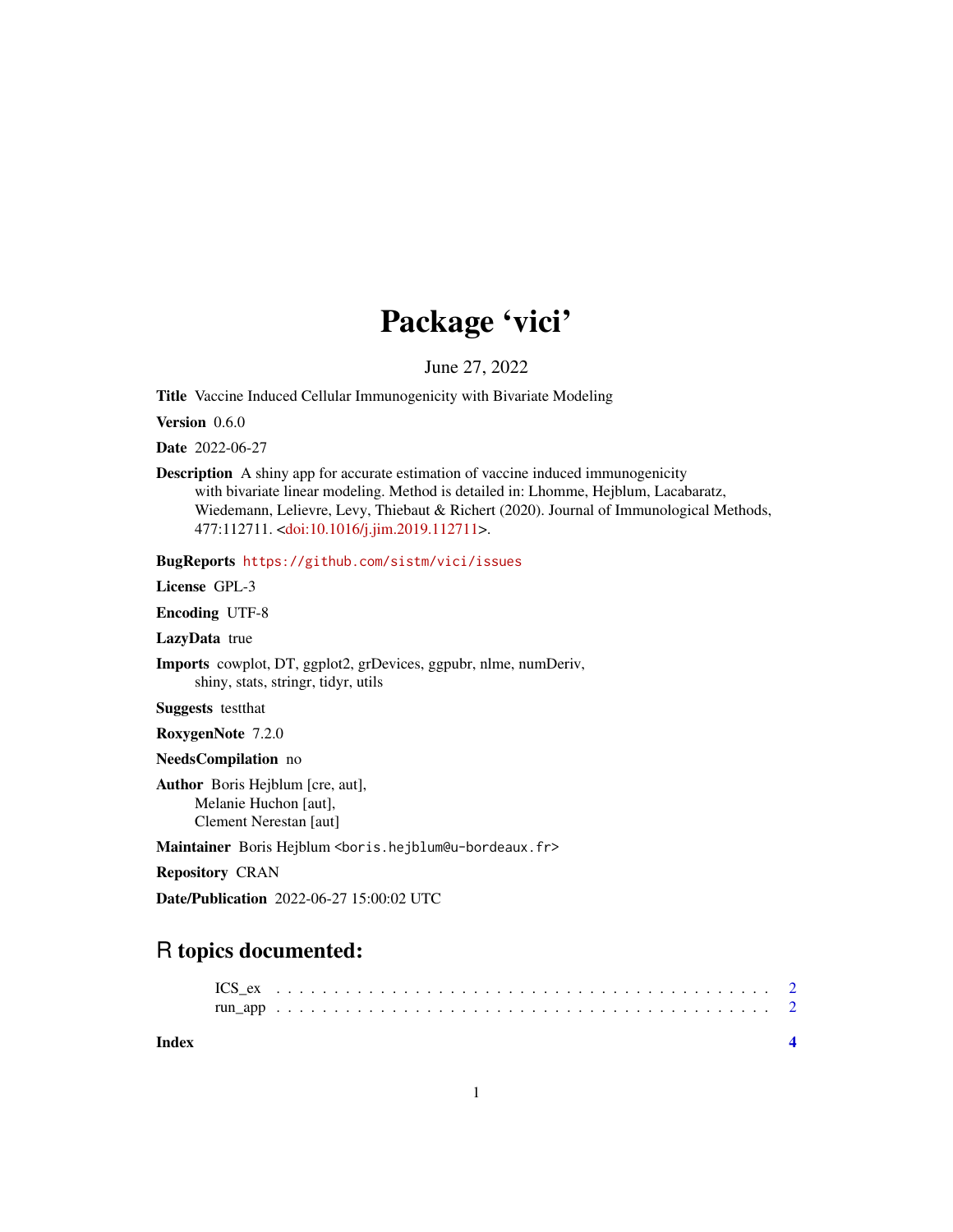<span id="page-1-0"></span>

#### Description

Toy data to upload in the app.

#### Usage

data(ICS\_ex)

#### Format

A tab-separated .txt file

#### Examples

```
if(interactive()){
set.seed(1382019)
nsubj <- 20
ntp < -3nstim < -3narm <-3subj \leq rep(rep(rep(1:nsubj, each = ntp), times = nstim), times = narm)
stim <- rep(rep(c("NS", "S1", "S2"), each = nsubj*ntp), times = narm)
tp <- rep(rep(c("D0", "D1", "D3"), times=nsubj*nstim), times = narm)
a <- rep(c("Placebo", "A2", "A3"), each = nsubj*nstim*ntp)
y1 \le round(abs(rnorm(n=nsubj*nstim*ntp*narm,m = 0.03, sd=0.06)) +
 (\text{stim}=-"S2" \& a == "A2" \& tp == "D1")*abs(rnorm(n=nsubj*nstim*ntp*narm, m = 0.05, sd=0.01)), 4)y2 \le round(abs(rnorm(n=nsubj*nstim*ntp*narm,m = 0.03, sd=0.06)) +
 (\text{stim}== "S1" \& a == "A3" \& tp == "D3") * abs(rnorm(n=nsubj*nstim*ntp*narm, m = 0.1, sd = 0.02)), 4)ICS_ex <- cbind.data.frame("Subject" = subj, "StimulationPool" = stim, "TimePoint" = tp,
                            "Arm" = a, "Response1" = y1, "Response2" = y2)
#View(ICS_ex)
write.table(ICS_ex, file="Documents/GitHub/vici/data/ICS_ex.txt", sep="\t",
row.names = FALSE, quote = FALSE)
}
```
run\_app *Launch VICI Shiny App*

#### Description

Launch VICI Shiny App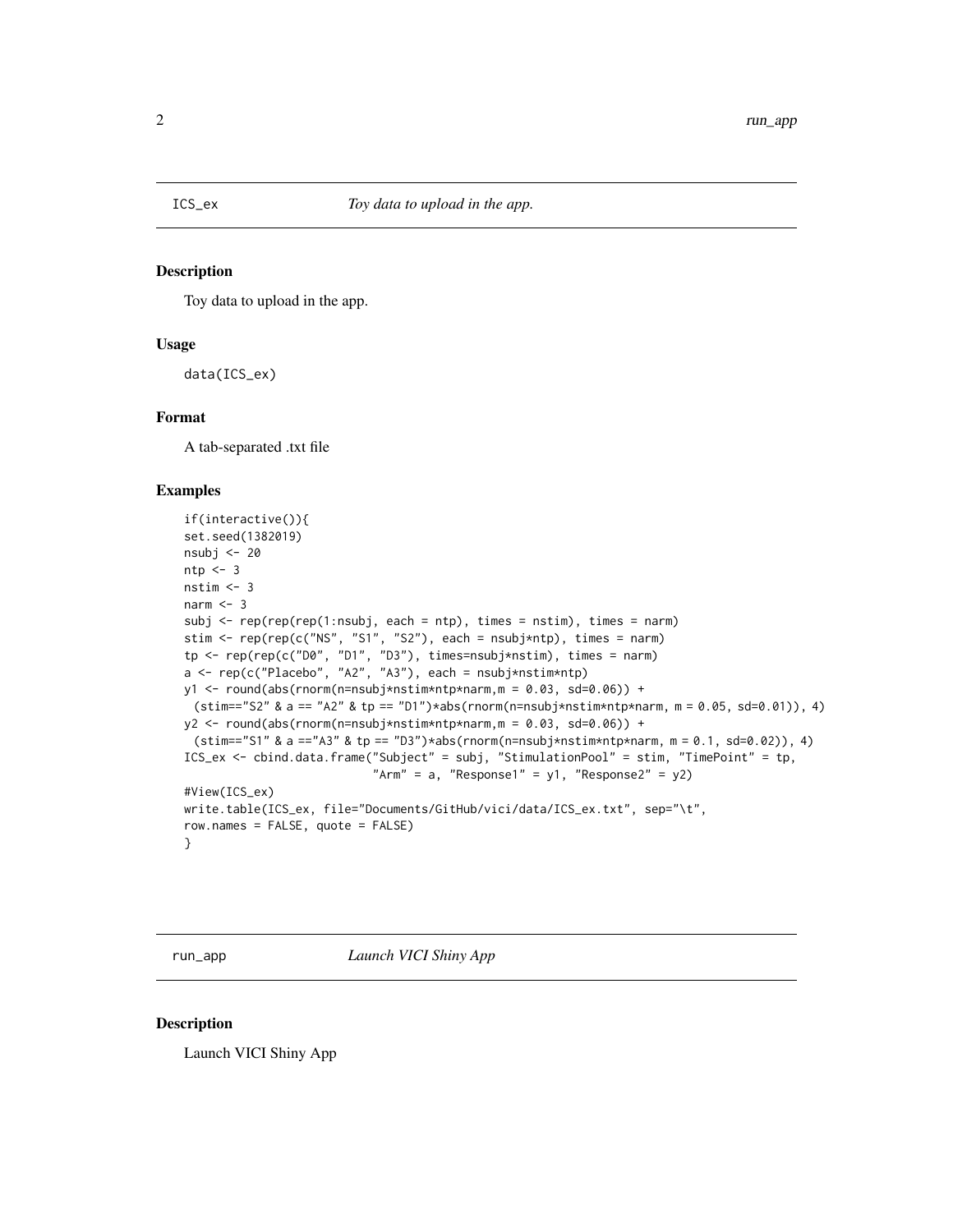#### <span id="page-2-0"></span>run\_app 3

### Usage

run\_app(...)

## Arguments

... additional arguments to be passed to the [runApp](#page-0-0) function.

## Examples

```
if(interactive()){
vici::run_app()
}
```